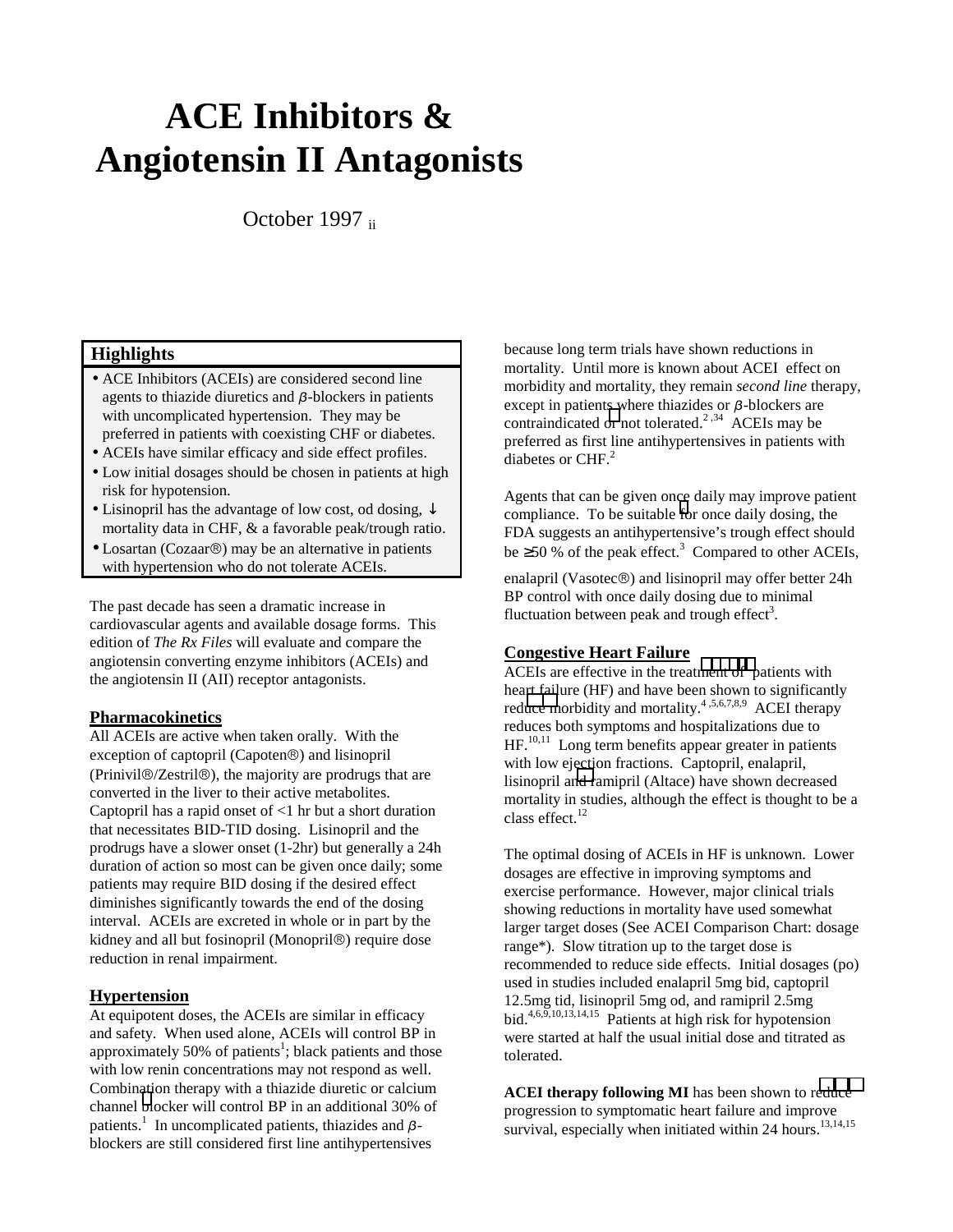One conflicting study which used enalaprilat IV showed a trend towards harm, possibly due to overly aggressive administration and secondary hypotension.<sup>16,33</sup> Caution should be taken to avoid excessive hypotension. Current literature supports the use of ACEIs for 4-6 week[s p](#page-3-0)ost-MI in all patients who are clinically stable and do not have major contraindications to ACEIs (Table 2).<sup>16</sup> Patients with left ventricular dysfunction (ejection fraction of <35-40%) would benefit from longer term treatment.<sup>16</sup>

#### **Diabetic Nephrop[ath](#page-3-0)y**

ACEIs are beneficial in preventing renal compli[cati](#page-3-0)ons secondary to diabetes.<sup>17</sup> They reduce proteinuria and slow the progression of nephropathy in  $IDDM<sup>17,18</sup>$  Some studies also show benefit in NIDDM. Beneficial effects are seen both in hypertensive and normotensive patients suggesting that some of their effects are independent of their antihy[pertensiv](#page-3-0)e effects. ACEIs also delay the development of nephropathy in diabetics with microalbuminuria.<sup>19,20,21</sup> These appear to be a class effects.

# **Pregnancy/Pediatric Considerations**

ACEIs are contraindicated in pregnancy and should be avoided. ACEIs are not officially approved for the pediatric age group. There is limited clinical experience with captopril in children but its use should be under the recommendation and supervision of a specialist.

#### **Adverse Effects**

ACEIs are generally well tolerated. Side effects are summarized in Table 3. **Hyperkalemia** is often associated with diminished renal function and/or concurrent use of potassium( $K^+$ ) sparing diuretics,  $K^+$ supplements, or salt substitutes. Serum  $K^+$  should be monitored in these patients and drugs that increase serum K+ reduced or discontinued as necessary. **Acute renal failure** may occur especially in patients with bilateral renal ste[nos](#page-3-0)is or severe nephrosclerosis. **Angioedema** has been reported but is a rare, although potentially fatal reaction.<sup>22</sup> All ACEIs should be avoided if this occurs.

**Hypotensive reactions** may occur after the first dose of an ACEI. In some cases hypotension **can be severe**. Time course and duration depend on the drug's kinetics and metabolism; both onset and resolution are more rapid with captopril than the longer acting ACEIs. Risk factors include CHF, volume depletion due to Na<sup>+</sup> restriction, diuretic use, nephrotic syndrome, hemodialysis and hepatic disease. Stopping diuretics 24h prior to the first ACEI dose (given at hs) is recommended. Initial doses should be low and titrated upwards as tolerated.<sup>22</sup>

Dry, non-productive **cough** is now recognized as a frequent, bothersome side effect [of](#page-3-0) ACEIs and is the most common reason for discontinuation. Incidence is conservatively estimated at  $10\%$ .<sup>23</sup> The mechanism

responsible is likely related to ACE inhibition of bradykinin catabolism. Symptoms appear within days to weeks after starting AC[EI t](#page-3-0)herapy; resolution usually occurs within days of stopping the offending agent but may take up to 4 weeks. $\frac{3}{4}$ 

Severity of symptoms can sometimes be minimized with a reduction in dose. Successful changes to alternate ACEIs may be due in part to differences in dosages, rather than in the drugs themselves. $^{24}$  If patients find the cough intolerable, discontinuing the drug is often the only suc-cessful option. Switching to losartan may be effective.

#### **Angiotensin II Antagonists**

Recent research focusing on more selective modulation of the renin-angiotensin system (RAS) has resulted in the development of **losartan** (Cozaar<sup>®</sup>), the first of the angiotensin II (AII) receptor antagonists. Losartan specifically inhibits angiotensin II at the tissue level. Unlike ACEIs, losartan has no effect on the kallikreinkinin system so [sa](#page-3-0)fety and tolerability are likely to be improved if bradykinin related side effects such as cough can be avoided. $25$  In comparative clinical trials, losartan demonstrated similar efficacy in hypertension [to A](#page-3-0)CEIs. Losartan has also shown a decrease in mortality in CHF and further studies are currently in progress.  $25, 26, 33$ 

Currently losartan is only approved for treatment of hypertension, and until more is known about its overall effect on morbidity and mortality, it is considered a second line agent. Like the ACEIs, [it i](#page-3-0)s reserved for patients in whom thiazides or  $\beta$ -blockers are ineffective, contraindicated, or poorly tolerated.<sup>27</sup> An initial dose of 25mg daily can be used in elderly or volume depleted patients while 50mg daily will control BP in most individuals. Increasing the dose does not appear to significantly improve efficacy although some patients may require up to 100mg per day. Maximum BP lowering may take up to 6 weeks, therefore one should allow adequate time before increasing the dose.<sup>25,27</sup>

The most common side effects (incidence  $>1\%$ ) seen with losartan incl[ude](#page-3-0) headache, dizziness, and fatigue. In clinical trials only dizziness occurred more frequently than with placebo.<sup>28</sup> In comparative trials, losartan had similar efficacy to other antihyperten[sive](#page-3-0)s but caused less fatigue than  $\beta$ -blockers, less edema than calcium channel blockers, and less cough than ACEIs.<sup>29</sup> Compared with ACEIs, first dose hypotension is not as problematic with losartan probably due to more gradual generation of its active metabolite and lack of effect on b[rad](#page-3-0)ykinin.<sup>28</sup> Hyperkalemia can occur but is less likely due to losartan's reduced effect on aldosterone.<sup>30</sup> Losartan does cause an increase in circulating angiotensin II but it is unknown if this causes any long term side effects. $^{28}$ 

References available on request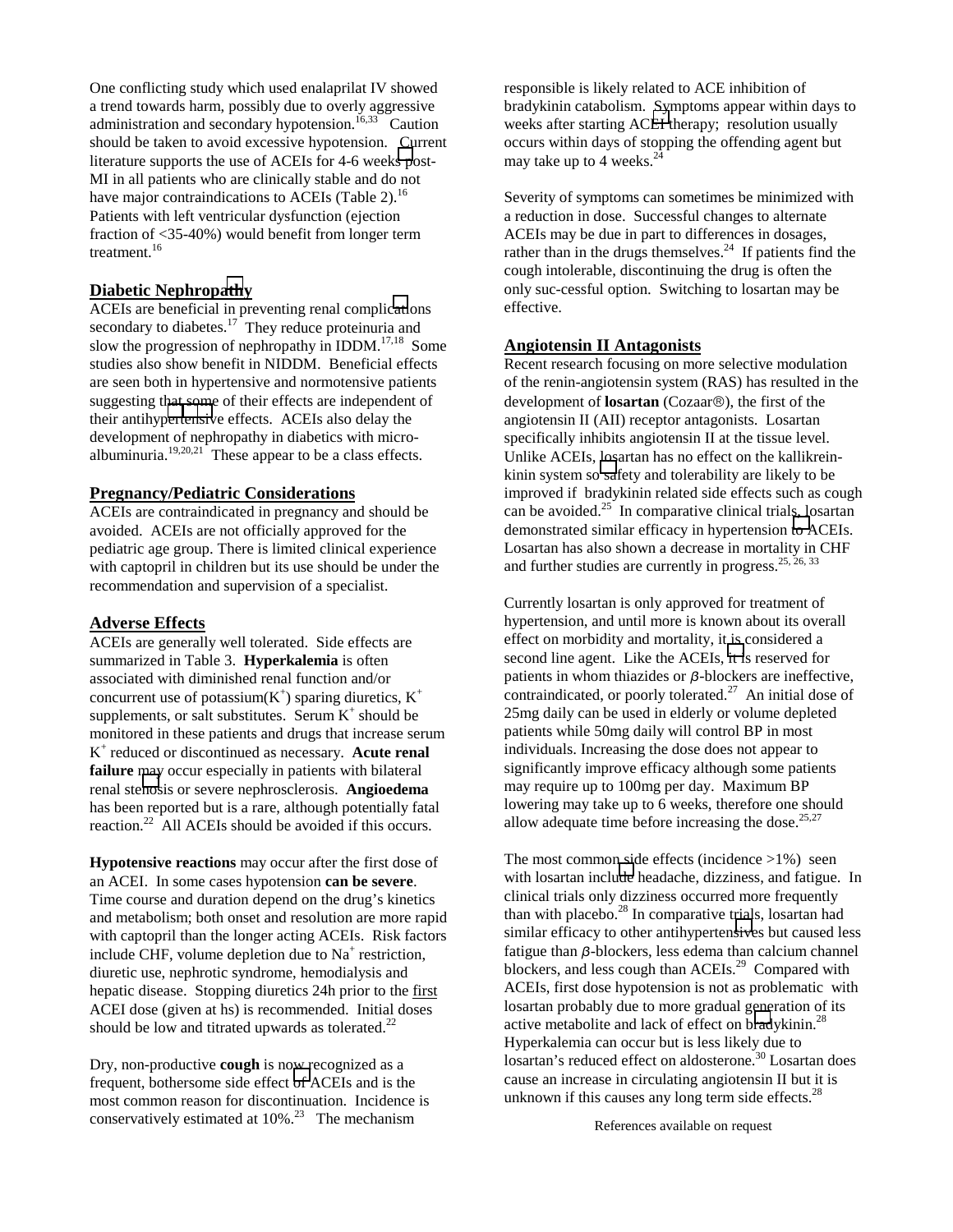# *The Rx Files***: ACE Inhibitors / Angiotensin II Antagonists Supplementary Tables**

#### **Table 1**

**Major Drug Interactions**

#### **Lithium**

levels can increase 3-4X after 2-4 days of ACEI initiation reduce lithium dose and monitor lithium levels

**Potassium Supplements, Potassium Sparing Diuretics** potassium retention, potential severe hyperkalemia

#### **Diuretics**

Increased risk of first-dose hypotension if hypovolemic **NSAIDs**

sodium and water retention, decreased effect of ACEI, and increased risk of nephrotoxicity

#### **Table 3**

#### **Adverse Effects**

- symptomatic hypotension
- dizziness, fatigue, headache
- dry, non-productive cough (>10%)
- angioedema rare but serious side effect  $(\sim 0.1\%)$
- hyperkalemia (with drug interactions/renal insufficiency)
- taste disturbance more common with captopril (2%)
- rash more common with captopril (4-7%)
- acute renal failure in patients with *renal artery stenosis* or *severe nephrosclerosis*
- bone marrow suppression: neutropenia, thrombocytopenia, aplastic anemia, pancytopenia; extremely rare, but patients with *renal failure* or *collagen vascular disease* are at increased risk.
- nephrotic syndrome rare but has been seen with high dose captopril >150mg/day

#### **Table 5**

#### **Comparative Cost For 30 Days Treatment With Commonly Used Antihypertensives** hydrochlorothiazide 12.5-25mg po daily \$ 8.00

| atenolol 50 mg po daily     | \$20.00 |
|-----------------------------|---------|
| acebutolol 200mg po bid     | \$25.00 |
| lisinopril 10mg po daily    | \$36.00 |
| enalapril 10mg po daily     | \$42.00 |
| enalapril 5mg po bid        | \$64.00 |
| felodipine 10mg po daily    | \$43.00 |
| diltiazem CD 180mg po daily | \$50.00 |

#### **Table 2**

#### **Contraindications**

#### **Absolute**

pregnancy

history of angioedema or hypersensitivity to ACEIs

bilateral renal artery stenosis (RAS) or RAS of a solitary kidney

history of intolerance to ACEIs due to hypotension severe hyperkalemia

### **Relative**

- hypotension (SBP < 90mm)
- renal dysfunction
- hyperkalemia
- cough

#### **Table 4**

| <b>ACEI</b> Induced Cough <sup>24</sup>                                                                              |                                                                                                                                                                  |  |
|----------------------------------------------------------------------------------------------------------------------|------------------------------------------------------------------------------------------------------------------------------------------------------------------|--|
| <b>Treatment Options*</b>                                                                                            | <b>Comments</b>                                                                                                                                                  |  |
| <b>Discontinue ACEI</b><br>and use alternate<br>agent(s)                                                             | Easiest in hypertension because many<br>treatment options; more difficult in<br>CHF or nephropathy.<br>Some success with switch to<br><b>losartan</b> (Cozaar®). |  |
| <b>Reduce dosage</b>                                                                                                 | Not always possible or effective. May<br>decrease severity but not occurrence.                                                                                   |  |
| Use alternate ACEI                                                                                                   | Minimal success due to high cross-<br>reactivity. Some reports suggest<br>fosinopril best alternative. <sup>31</sup>                                             |  |
| Sodium cromoglycate<br>(Inta@)                                                                                       | Has shown some efficacy, and<br>reasonably well tolerated.<br>May induce bronchospasm.                                                                           |  |
| Baclofen, NSAIDs, theophylline, nifedipine, & bupivacaine have<br>also been tried but are not generally recommended. |                                                                                                                                                                  |  |

**\*** based on case reports and small trials

We wish to acknowledge those who have assisted in the development and review of this newsletter: Dr. Z. Tymchak (FM), Dr. M. Jutras (FM), Dr. J. Akhtar (Cardiol.), Dr. R. Herman (Pharmacol.), Barb Evans, BSP, MSc, and the CDUP Advisory Committee.

Loren D. Regier BSP, BA Sharon L. Downey BSP